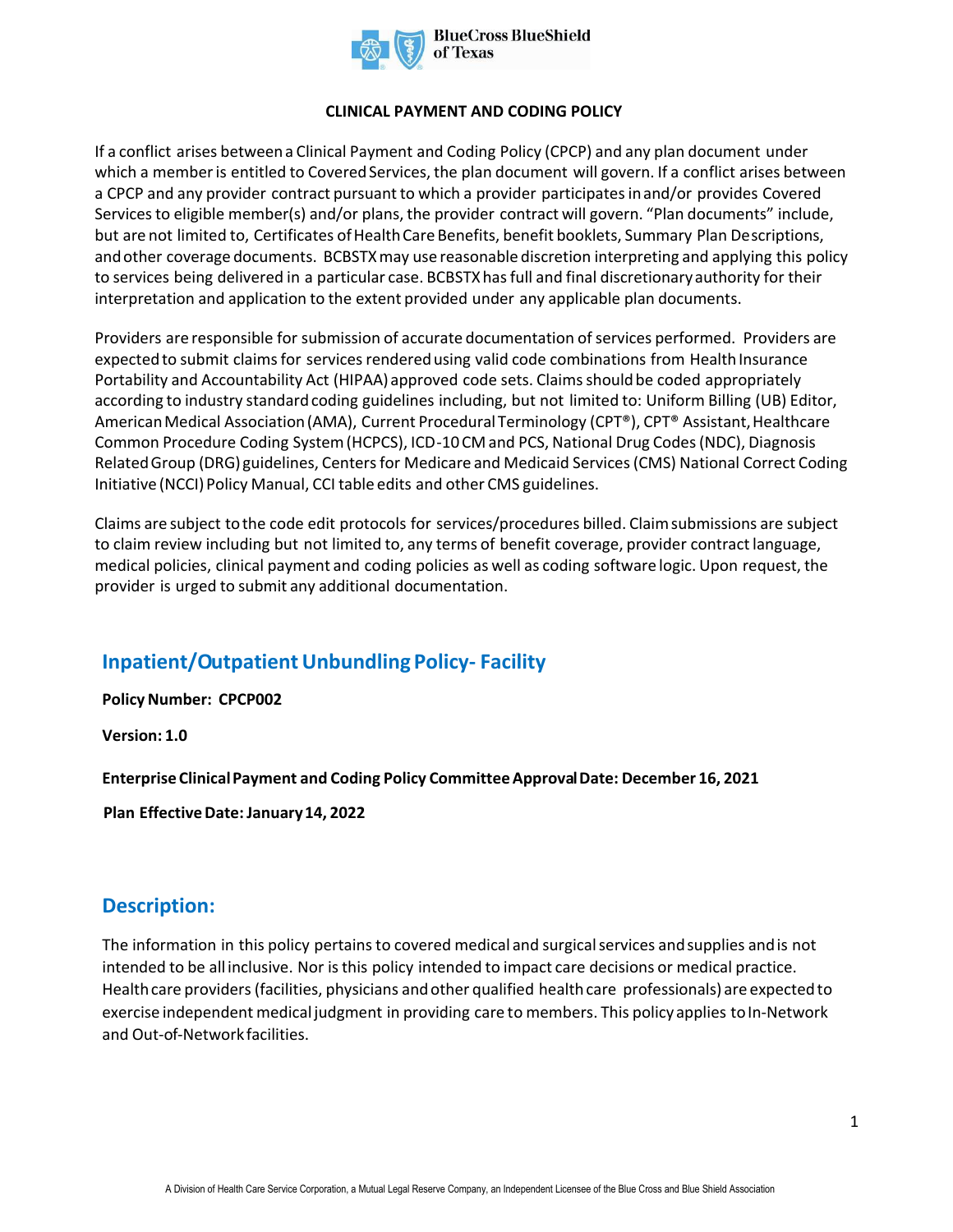

**BlueCross BlueShield** of Texas

# **Reimbursement Information:**

A claim review conducted on an itemized statement involves an examination of that statement and the associated medical records for unbundling of charges and/or inappropriate charges whether the member's status is outpatient or inpatient.

For **In-Network providers**, all services provided during a member's admission to a facility for inpatient and outpatient services that are reimbursed under an all-inclusive payment method should be billed by the facility, and not by a third party. Services billed and provided by a third party while the member is admitted to said facility are the responsibility of that facility and may be denied by the plan.

### **Descriptions:**

**Routine services** are those servicesincluded by the provider in a daily service charge. Routine services are composedof twobroad components: **(1) generalroutine service**, and **(2) special care units(SCU)**, including **coronary care units(CCU)** and **intensive care units(ICU)**.

• Included in routine services are the regular room, dietary services, nursing services, minor medical and surgical supplies, medical social services, psychiatric social services, and the use of certain equipment and facilities for which a separate charge is not applicable.

**Equipment** commonly available tomembersin a particularsetting or ordinarily furnished to members during the course of a procedure, eventhough the equipment is rented by the hospital, is considered routine and ineligible for separate reimbursement and should not be billed separately. **SpecialCareUnits** must be equipped or have available forimmediate use, life-saving equipment necessary to treat critically ill members. The equipment necessary to treat critically ill members may include, but is not limited to, respiratory and cardiac monitoring equipment, respirators, cardiac defibrillators, and wall or canister oxygen and compressed air.

**Disposable supplies**furnished to membersin both inpatient and outpatient settings are ineligible for separate reimbursement. Disposable supplies include, but are not limited to, the following: syringes, needles, blood or urine testing supplies (except as used in the treatment of diabetes), sheaths, bags, elastic garments, stockings, bandages, garter belts, gauze and replacement batteries.

#### **Contaminated, Not Utilized or Considered Waste-Supplies**

Supplies that are presumed contaminated, considered a waste and were not utilized during the provisioned services on the member may not be eligible for reimbursement, including but not limited to:

- Any items or supplies that were prepared or opened during a procedure or service but **not** used or implanted into the member;
- Items or supplies opened by mistake;
- Change of mind by the surgeon to use an item or supply for the member;
- Equipment failure/technical difficulties;
- Surgery case cancellation; and
- Large packages of items, supplies or implants when more appropriate packaging can be purchased.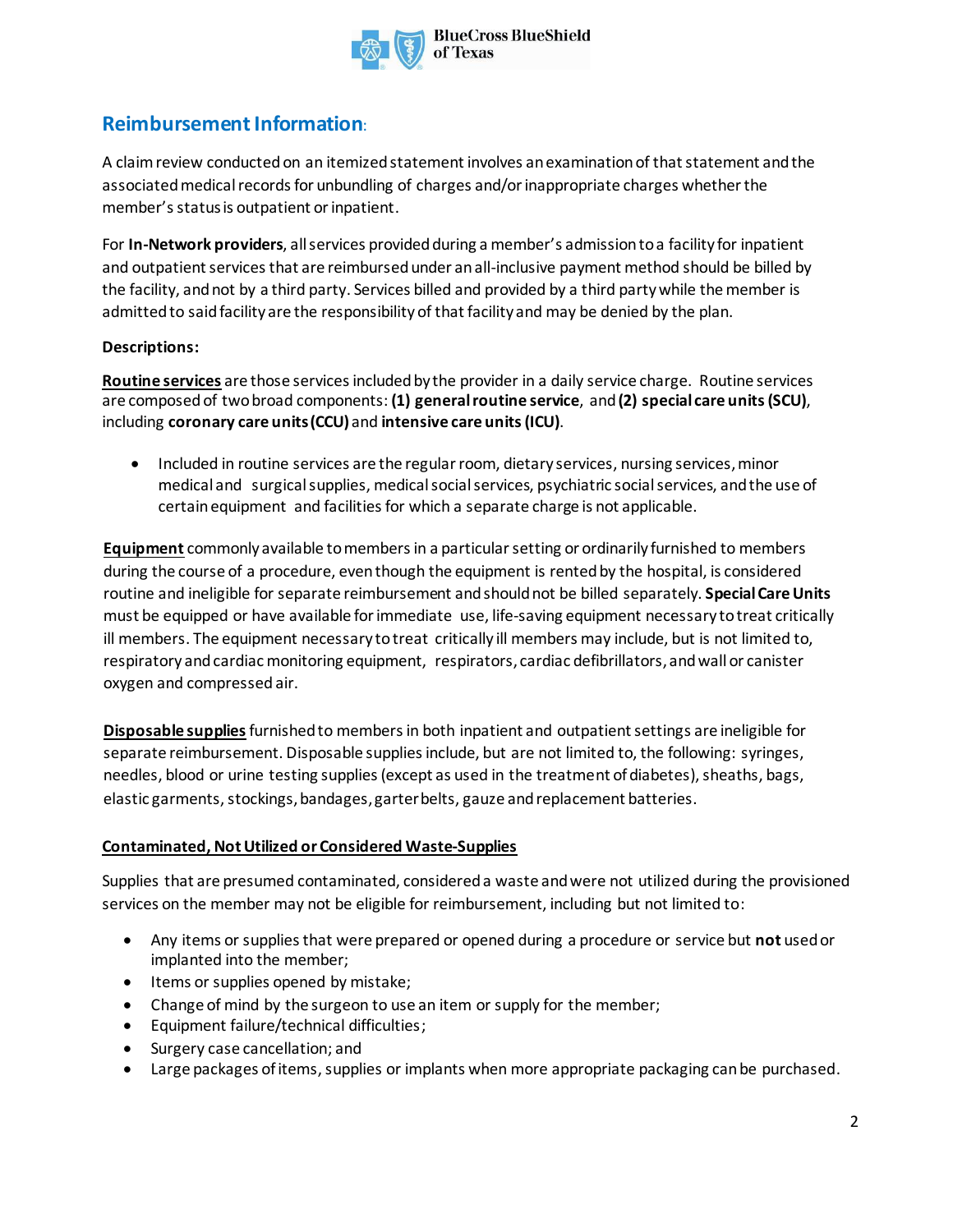

**BlueCross BlueShield** 

#### **Routine Bundled Services and/or Supplies**

Routine services and supplies are included by the provider in the general charge ofthe locationwhere services are being rendered or the charge for the associated surgery or other procedures or services. A separate payment is never made for routine bundled services and supplies and therefore is ineligible for separate reimbursement and should not be billed separately. These are considered floor stock and are generally available to all members receiving services. Examples include drapes, saline solutions (e.g. flush and irrigation) and reusable items. The following guidelines may assist providers in identifying items, supplies, and services that are ineligible for separate reimbursement and should not be billed separately. This is not an all-inclusive list.

- Any supplies, items and services that are necessary or otherwise integral to the provision of a specific service and/or the delivery of services in a specific location are considered routine services and or supplies and are ineligible for separate reimbursement and should not be billed separately in the inpatient andoutpatient environments.
- Items and supplies that can be purchased over-the-counter may be ineligible for separate reimbursement and should not be billed separately, unless otherwise specified.
- All reusable items, supplies and equipment that are provided to all members during an inpatient or outpatient encounter are ineligible for separate reimbursement and should not be billed separately.
- All reusable items, supplies and equipment, such as pulse oximeter, blood pressure cuffs, bedside table, etc., that are provided to all members are ineligible for separate reimbursement and should not be billed separately.
- All reusable items, supplies and equipment that are provided to all members receiving the same service are ineligible for separate reimbursement and should not be billed separately.

#### **The list below provides examples of items and services that should not be billed separately. Please note that the list is not all inclusive.**

**1. Routine Supplies**- The hospital basic room and critical care area room (emergency department, observation, treatment room, cardiac,medical, surgical, pediatric, respiratory,burn, neonate (level III and IV), neurological, rehabilitative, post-anesthesiaor recovery, andtrauma) daily charge shall include all of the following services, personal care and supply items and equipment:

| Admission, hygiene, and or comfort kits<br>$\bullet$<br>Soap<br>Alcohol swabs<br>Arterial blood gas kits<br>Baby powder<br>Band-aids<br><b>Basin</b><br>٠<br>Bedpan, regular or fracture pan<br>$\bullet$<br><b>Blood tubes</b><br>Cotton balls, sterile or nonsterile<br>$\bullet$ | Mouthwash<br>$\bullet$<br><b>Needles</b><br>$\bullet$<br>Odor eliminator/ Room deodorizer<br>٠<br>Oral Swabs<br>$\bullet$<br>Oxygen masks<br>PICC (peripherally inserted central<br>$\bullet$<br>catheter) Line<br>Pillows<br>$\bullet$<br>Preparation kits<br>$\bullet$<br>Razors |
|-------------------------------------------------------------------------------------------------------------------------------------------------------------------------------------------------------------------------------------------------------------------------------------|------------------------------------------------------------------------------------------------------------------------------------------------------------------------------------------------------------------------------------------------------------------------------------|
|-------------------------------------------------------------------------------------------------------------------------------------------------------------------------------------------------------------------------------------------------------------------------------------|------------------------------------------------------------------------------------------------------------------------------------------------------------------------------------------------------------------------------------------------------------------------------------|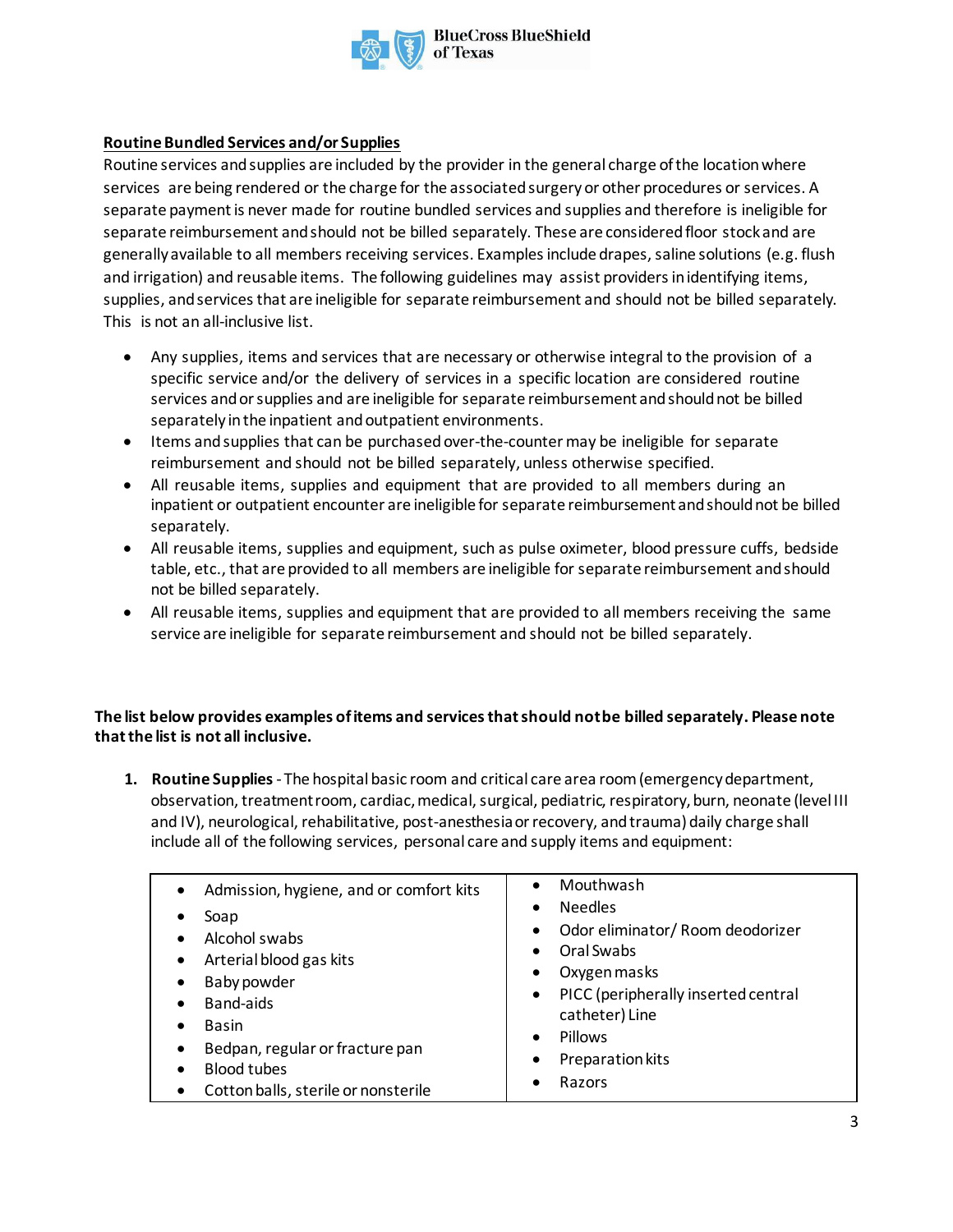

- **1. Routine Supplies**, cont.
	- **Deodorant**
	- Drapes
	- Emesis Basin
	- Gloves used by members or staff
	- Gowns used by members or staff
	- Heat light or heating pad
	- Ice packs
	- Interactive telecommunication or information technology devices
	- Irrigation solutions
	- Items used to obtain a specimen or complete a diagnostic or therapeutic procedure
	- IV (intravenous) arm boards
	- Kleenex tissues
	- Lemon glycerin swabs (flavored swabs)
	- **Lotion**
	- Lubricant Jelly
	- Masks/respirators used by members or staff
	- Meal Trays
	- Measuring pitcher
	- Mid-stream urine kits
	- Mouth care kits
- Restraints
- Reusable sheets, blankets, pillowcases, draw sheets, underpads, washcloths and towels
- Saline solutions (e.g. flush and irrigation)
- Shampoo
- Sharps containers
- Shaving Cream
- Skin cleansing liquid
- Socks/Slippers
- Specipan
- Sputum Trap
- Syringes
- Tape
- Thermometers
- Toilet tissue
- Tongue depressors
- Toothettes, oral swabs
- Toothbrush
- Toothpaste
- Urinal
- Water pitcher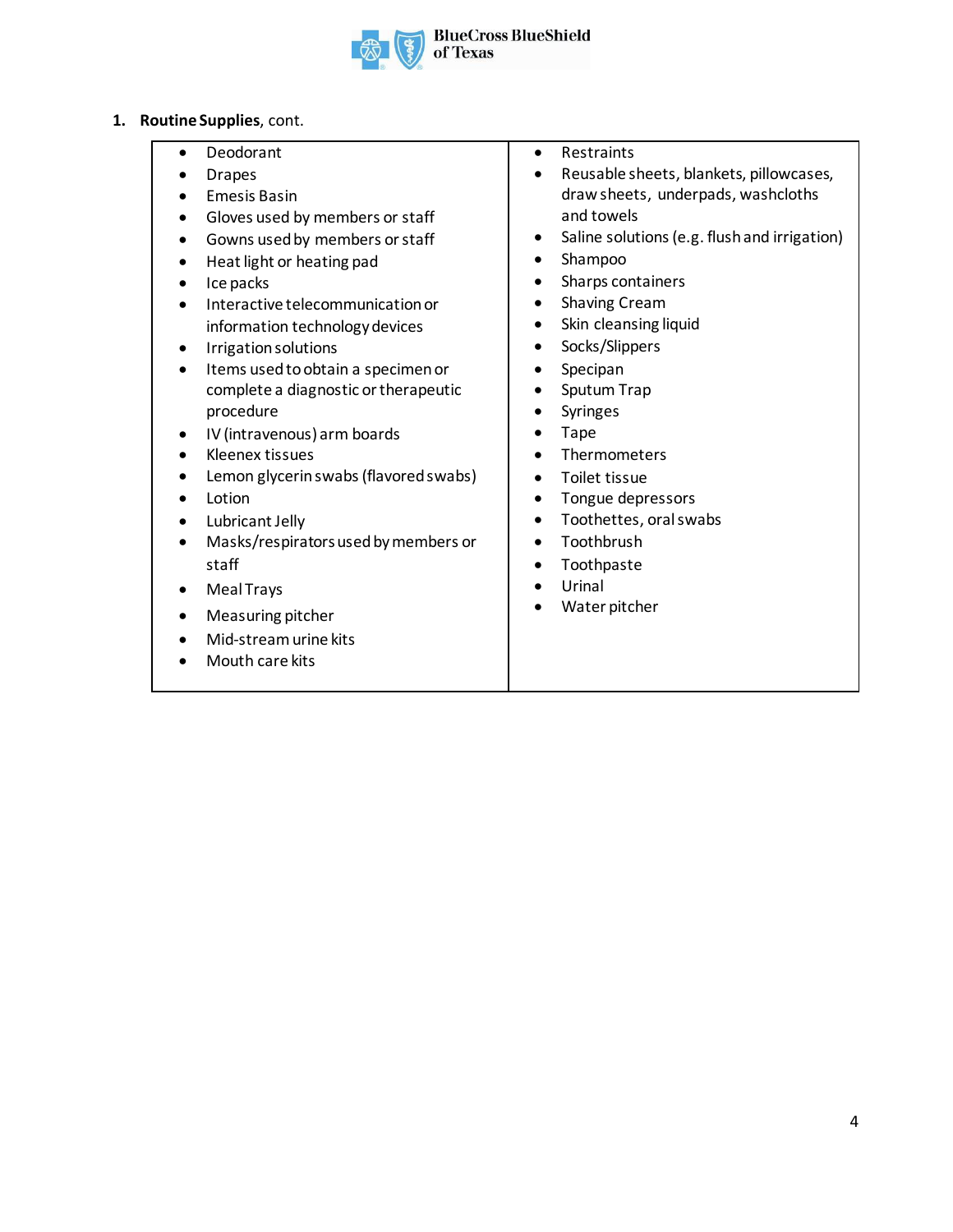

#### **The list of medical equipment belowprovides examples of items that should not be billed separately. Please note that the list is not all inclusive.**

**2. MedicalEquipment**- The hospital basic room and critical care area room(emergency department, observation, treatment room, cardiac, medical, surgical, pediatric, respiratory, burn, neonate (level III and IV), neurological, rehabilitative, post- anesthesia or recovery, andtrauma) daily charge shall include all of the following services, personal care and supply items and equipment:

| Ambu bag<br>Aqua pad motor<br>Arterial pressure monitors (inclusive of<br>Critical Care room charge only)<br>Auto Syringe Pump<br>٠<br>Automatic thermometers and<br>blood pressure machines<br><b>Bed scales</b><br>$\bullet$<br><b>Bedside commodes</b><br>$\bullet$<br>Blood pressure cuffs<br>$\bullet$<br><b>Blood warmers</b><br>$\bullet$<br>Cardiac monitors<br>$\bullet$<br>CO2 monitors<br>Crash Cart<br>$\bullet$<br>Defibrillator and paddles<br>$\bullet$<br>Digital recording equipment and printouts<br>$\bullet$<br>Dinamap<br>٠<br>Emerson pumps<br>Fans<br>Feeding pumps<br>$\bullet$<br>Flow meters<br>Footboard<br>$\bullet$<br>Glucometers<br>Gomco pumps<br>Guest beds | Heating or cooling pumps<br>٠<br>Hemodynamic monitors (inclusive of<br>$\bullet$<br>Critical Care room charge only)<br><b>Humidifiers</b><br>$\bullet$<br>Infant warmer<br>$\bullet$<br>Injections (Therapeutic, prophylactic, or<br>٠<br>diagnostic)<br>IV pumps; poles; single and multiple line;<br>tubing<br><b>Nebulizers</b><br>$\bullet$<br>Overhead frames<br>$\bullet$<br>Over-bed tables<br>$\bullet$<br>Oximeters/Oxisensors-single use or<br>$\bullet$<br>continuous<br>Member room furniture; manual,<br>$\bullet$<br>electric, semi-electric beds<br>PCA pump<br>٠<br>Penlight or other flashlight<br>$\bullet$<br>PICC Line (reusable equipment associated<br>$\bullet$<br>with PICC Line placement)<br>Pill pulverizer<br>$\bullet$<br>Pressure bags or pressure infusion<br>$\bullet$<br>equipment<br>Radiant warmer<br>Sitz baths<br>$\bullet$<br>Stethoscopes<br>$\bullet$<br>Telephone<br>$\bullet$<br>Televisions<br>$\bullet$<br>Traction equipment<br>$\bullet$<br>Transport isolette<br>$\bullet$<br>Wall Suction, continuous or intermittent |
|----------------------------------------------------------------------------------------------------------------------------------------------------------------------------------------------------------------------------------------------------------------------------------------------------------------------------------------------------------------------------------------------------------------------------------------------------------------------------------------------------------------------------------------------------------------------------------------------------------------------------------------------------------------------------------------------|-----------------------------------------------------------------------------------------------------------------------------------------------------------------------------------------------------------------------------------------------------------------------------------------------------------------------------------------------------------------------------------------------------------------------------------------------------------------------------------------------------------------------------------------------------------------------------------------------------------------------------------------------------------------------------------------------------------------------------------------------------------------------------------------------------------------------------------------------------------------------------------------------------------------------------------------------------------------------------------------------------------------------------------------------------------------------|
|----------------------------------------------------------------------------------------------------------------------------------------------------------------------------------------------------------------------------------------------------------------------------------------------------------------------------------------------------------------------------------------------------------------------------------------------------------------------------------------------------------------------------------------------------------------------------------------------------------------------------------------------------------------------------------------------|-----------------------------------------------------------------------------------------------------------------------------------------------------------------------------------------------------------------------------------------------------------------------------------------------------------------------------------------------------------------------------------------------------------------------------------------------------------------------------------------------------------------------------------------------------------------------------------------------------------------------------------------------------------------------------------------------------------------------------------------------------------------------------------------------------------------------------------------------------------------------------------------------------------------------------------------------------------------------------------------------------------------------------------------------------------------------|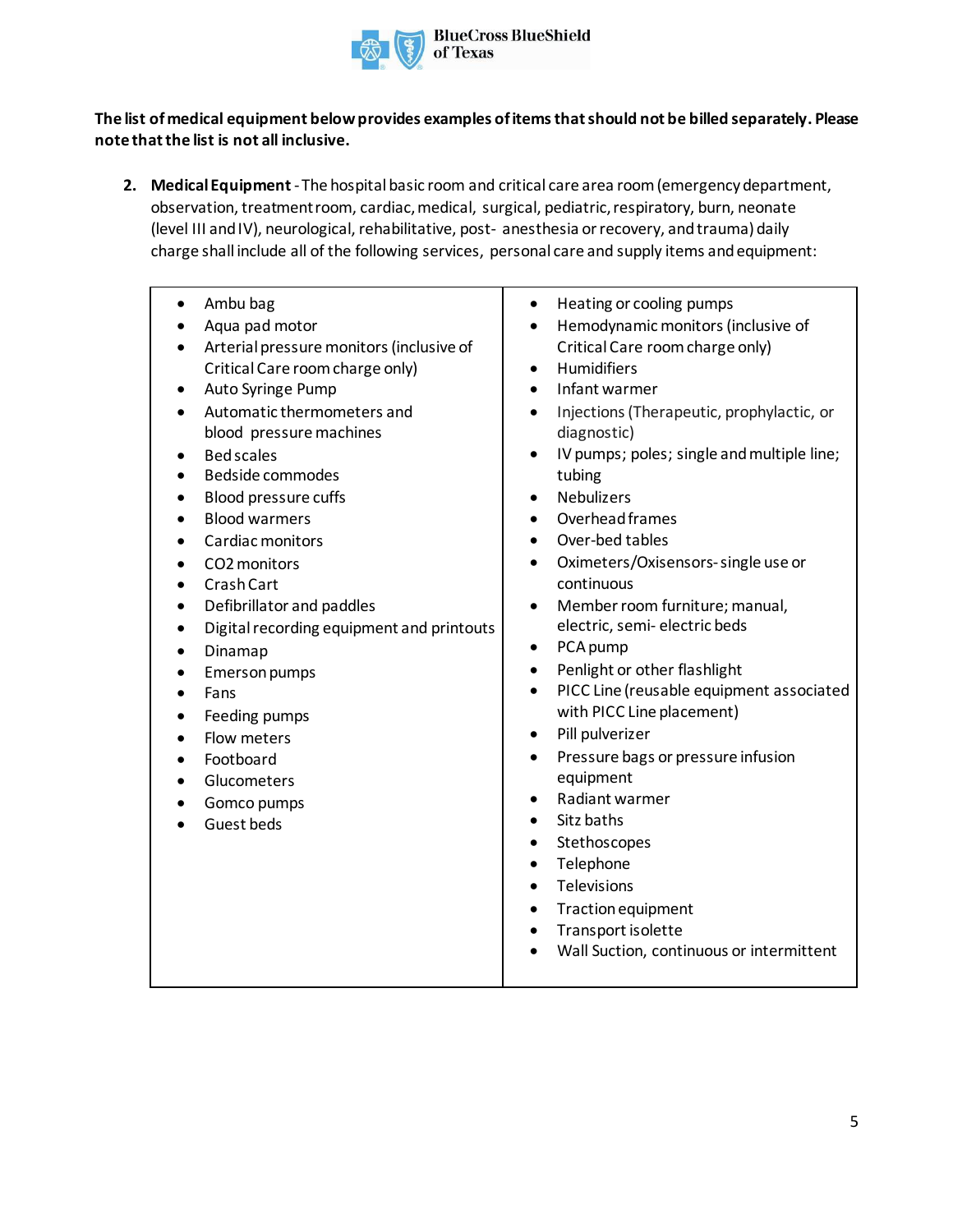

## **The list below provides examples of items and services that should not be billed separately. Please note that the list is not all inclusive.**

- **3. Facility Basic Charges**  The hospital basic room and critical care area room(emergency department, observation, treatment room, cardiac, medical, surgical, pediatric, respiratory, burn, neonate (level III and IV), neurological, rehabilitative, post- anesthesia or recover, andtrauma) daily charge shall include all of the following services, personal care and supply items and equipment:
	- Administration of blood or any blood product by nursing staff (does not include tubing, blood bank preparation, etc.)
	- Administration or application of any medicine, chemotherapy, and/or IV fluids
	- Arterial and enipuncture
	- Assisting members onto bedpan, bedside commode, or into bathroom
	- Assisting physician or other licensed personnel in performing any type of procedure in the member's room, treatment room, surgical suite, endoscopy suite, cardiac catheterization lab; or x-ray
	- Bathing of members
	- Body preparation of deceased members
	- Cardiopulmonary resuscitation
	- Changing of dressing, bandages and/or ostomy appliances
	- Changing of linens and member gowns
	- Chest tube maintenance, dressing change, discontinuation
	- Enemas
	- Enterostomal services
	- Feeding of members
	- Incontinence care
	- Injections (Therapeutic, prophylactic, or diagnostic)
	- Insert, discontinue, and/or maintain nasogastric tubes
	- Intubation
	- Maintenance and flushing of J-tubes; PEG tubes; and feeding tubes of any kind
- Monitoring of cardiac monitors; CVP (central venous pressure) lines; Swan-Ganz lines/pressure readings; arterial lines/readings; pulse oximeters; cardiac output; pulmonary arterial pressure
- Neurological status checks
- Nursing care
- Obtaining and recording of blood pressure, temperature, respiration, pulse, pulse oximetry
- Obtaining: finger-stick blood sugars; blood samples from either venous sticks or any type of central line catheter or PICC line; urine specimens; stoolspecimens; arterial draws; sputumspecimens; or body fluid specimen
- Oral care
- Oxygen
- Member and family education and counseling
- PICC Line
- Preoperative care
- Set up and/or take-down of: IV pumps, suctions, flowmeters, heating or cooling pumps, over-bed frames; oxygen; feeding pumps; TPN; traction equipment; monitoring equipment
- Shampoo hair
- Start and/or discontinue IV lines
- Suctioning or lavaging of members
- **Telemetry**
- Tracheostomy care and changing of cannulas
- Transporting, ambulating, range of motion, transfers to and from bed or chair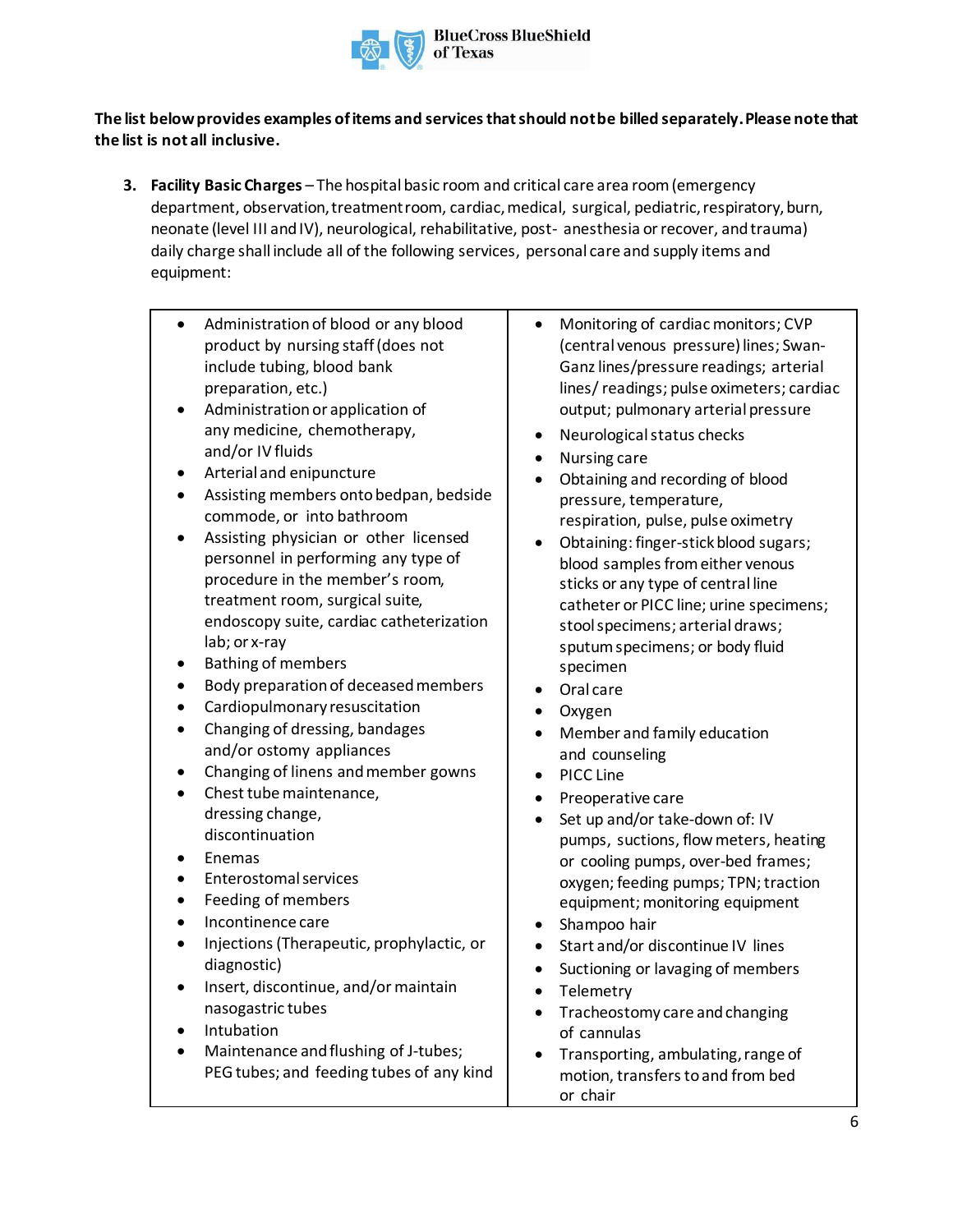

#### **3. Facility Basic Charges**, cont.

### **The list below provides examples of items and services that should not be billed separately. Please note that the list is not all inclusive.**

## **4. Ancillary Personnel Providing Nursing or Technical Services**

| $\bullet$<br>٠ | Bedside Glucose monitoring, i.e. Accucheck<br>Maintenance of oxygen<br>administration equipment<br>Mixing, preparation, or dispensing<br>of any medications, IV fluids, total<br>parenteral nutrition (TPN), or tube<br>feedings | $\bullet$ | No separate charges will be<br>allowed for callback, emergency,<br>standby, urgent attention, ASAP,<br>stat, or portable fees<br>Single determination or continuous<br>pulse oximetry monitoring |
|----------------|----------------------------------------------------------------------------------------------------------------------------------------------------------------------------------------------------------------------------------|-----------|--------------------------------------------------------------------------------------------------------------------------------------------------------------------------------------------------|
|                |                                                                                                                                                                                                                                  |           |                                                                                                                                                                                                  |

**The list below provides examples of items and services that should not be unbundled. Please note that the list is not all inclusive.** 

#### **5. Critical Care Units**

| In addition to the above listed services,  | $\bullet$ | Respiratory Therapy Services |
|--------------------------------------------|-----------|------------------------------|
| personal and supply items and equipment,   | ٠         | Ventilatory support and      |
| if post-operative surgical or procedural   |           | management                   |
| recovery services are performed in any     |           |                              |
| critical care room setting other than the  |           |                              |
| Post-anesthesia Recovery Room), the        |           |                              |
| critical care daily room charge will cover |           |                              |
| recovery service charges.                  |           |                              |
| Intensive care nursing                     |           |                              |
| PICC Line                                  |           |                              |
|                                            |           |                              |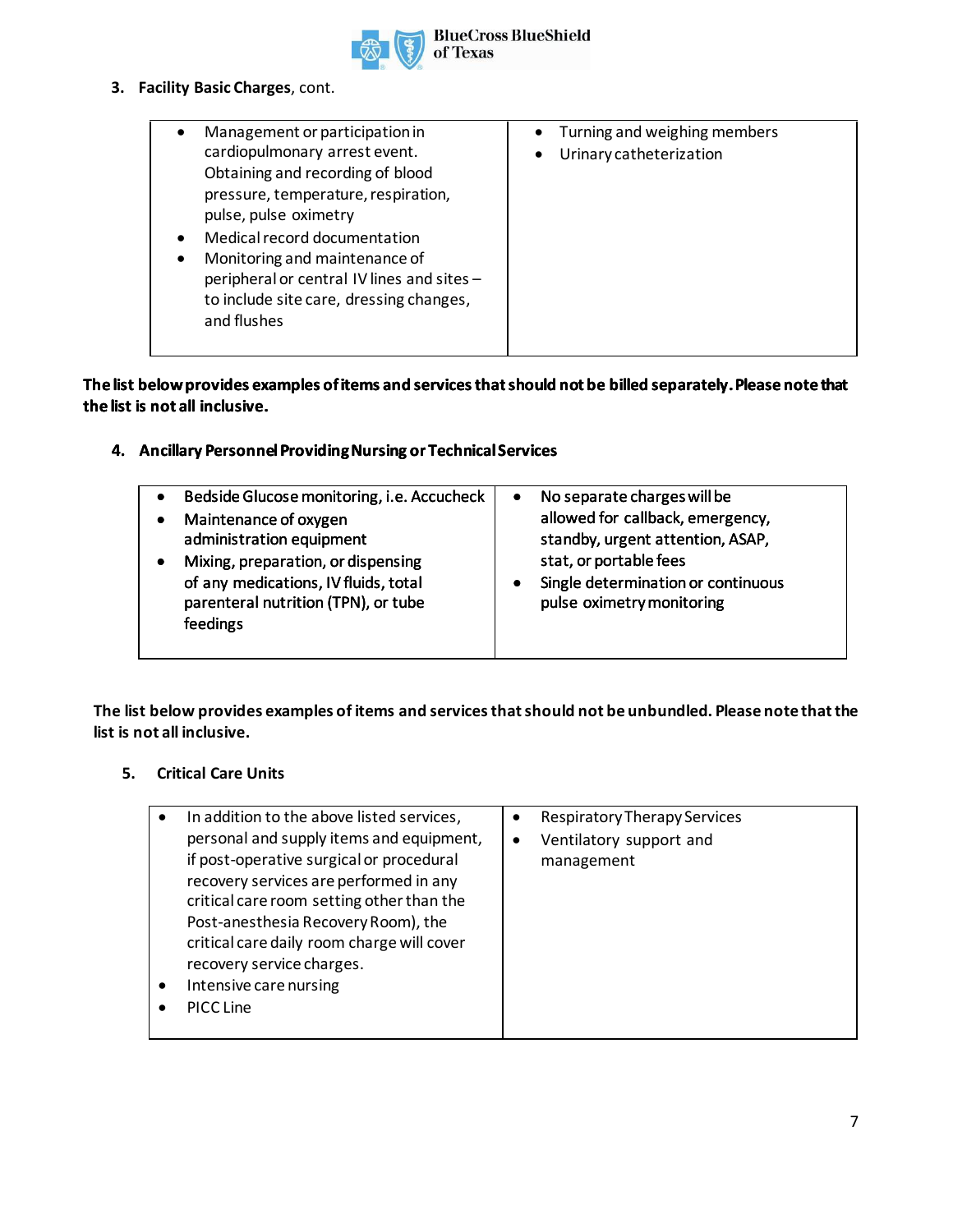

**The list below provides examples of items and services that should not be billed separately. Please note that the list is not all inclusive.**

#### **4. Ancillary PersonnelProvidingNursing or Technical Services**

| Bedside Glucose monitoring, i.e. Accucheck                                                                                    | $\bullet$ | No separate charges will be                                                               |
|-------------------------------------------------------------------------------------------------------------------------------|-----------|-------------------------------------------------------------------------------------------|
| Maintenance of oxygen<br>administration equipment                                                                             |           | allowed for callback, emergency,<br>standby, urgent attention, ASAP,                      |
| Mixing, preparation, or dispensing<br>of any medications, IV fluids, total<br>parenteral nutrition (TPN), or tube<br>feedings |           | stat, or portable fees<br>Single determination or continuous<br>pulse oximetry monitoring |

**The list below provides examples of items and services that should not be unbundled. Please note that the list is not all inclusive.**

#### **5. Critical Care Units**

| In addition to the above listed services,  | ٠ | Respiratory Therapy Services       |
|--------------------------------------------|---|------------------------------------|
| personal and supply items and equipment,   | ٠ | Ventilatory Support and management |
| if post-operative surgical or procedural   |   |                                    |
| recovery services are performed in any     |   |                                    |
| critical care room setting other than the  |   |                                    |
| Post-anesthesia Recovery Room), the        |   |                                    |
| critical care daily room charge will cover |   |                                    |
| recovery service charges.                  |   |                                    |
| Intensive care nursing                     |   |                                    |
| PICC Line                                  |   |                                    |
|                                            |   |                                    |

### **The list below provides examples of items and services that should not be billed separately. Please note that the list is not all inclusive.**

**6. Surgicalrooms and services** – Toinclude surgicalsuites, major and minor, treatment rooms, endoscopy labs, cardiac cath labs, X-ray, pulmonary and cardiology procedural rooms. The hospital's charge for surgical suites and services shall include the entire above listed nursing personnel services, supplies, and equipment (asincluded in the basic or critical care daily room charges). In addition, the following services and equipment will be included in the surgical rooms and service charges (Note: Please refer to any state specific guidelines):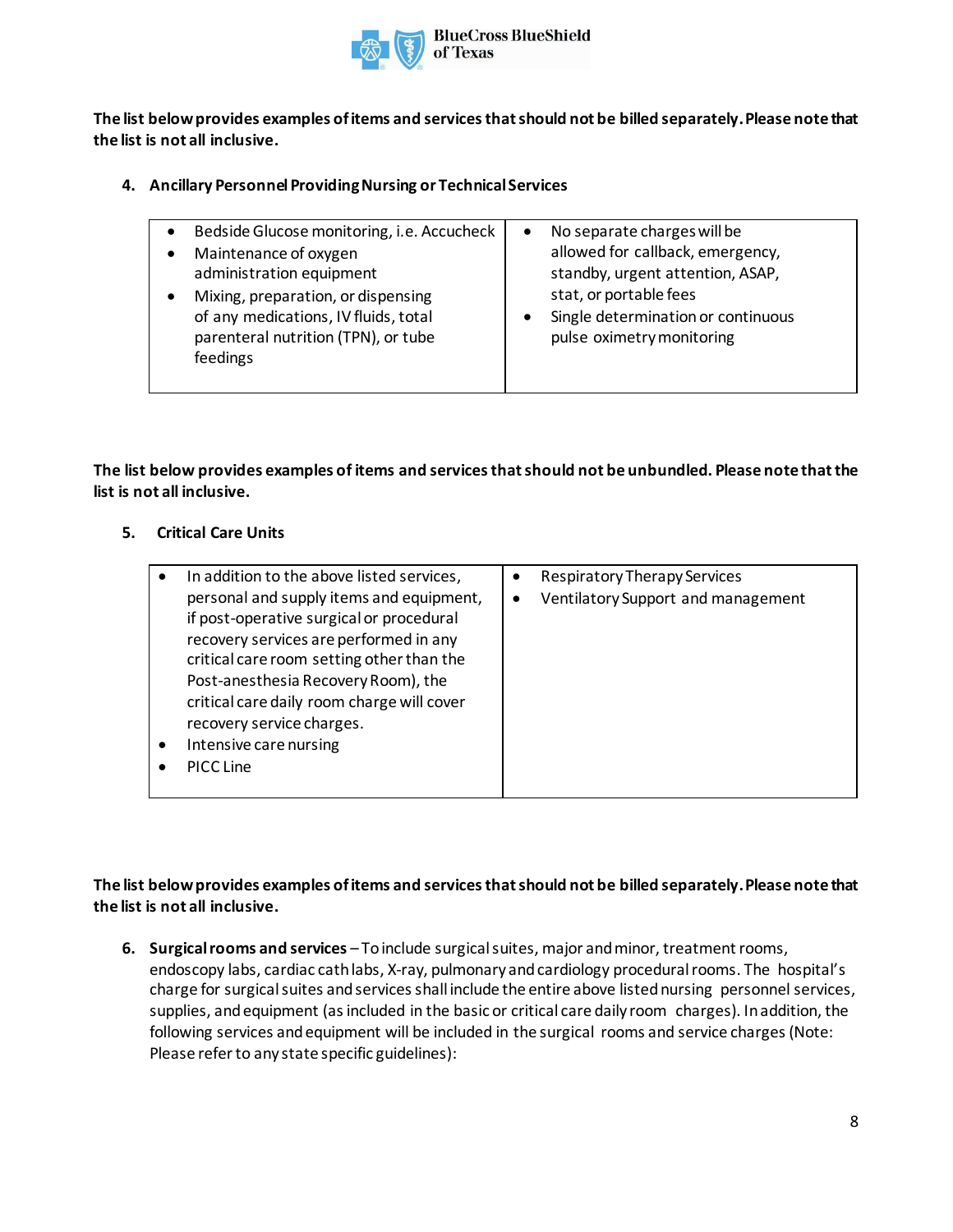

• Air conditioning and filtration • All reusable instruments charged separately All services rendered by RN's, LPN's, scrub technicians, surgical assistants, orderlies, and aides Anesthesia equipment and monitors • Any automated blood pressure equipment Cardiac monitors • Cardiopulmonary bypass equipment • CO2 monitors • Crash carts • Digitalrecording equipment and printouts • Dinamap • Fracture tables • Grounding pads • Hemochron • Hemoconcentrator • Laparoscopes, bronchoscopes, endoscopes and accessories • Lights; Light handles; light cord, fiber optic Microscopes • Midas Rex • Monopolar and bipolar electrosurgical/bovie or cautery equipment • Obtaining laboratory specimens Power equipment Room heating and monitoring equipment • Room set-ups of equipment and supplies Saline slush machine Solution warmer Surgeons' loupes or other visual assisting devices • Transport monitor • Video camera and tape • Wall suction equipment • X-ray film

#### **Implant Revenue Codes 0274-0276 and 0278**

Inpatient/Outpatient Hospital Claim/ Billed charges for Revenue Code 0274 Pros/Ortho devices, Revenue Code 0275 Pacemaker, Revenue Code 0276 Intraocular Lens, and Revenue Code 0278 Other Implants

- $\triangleright$  If separately reimbursable, billed charges for revenue codes 0274, 0275, 0276, and 0278 may require a vendor's invoice to support supplies used that correspond to the services rendered unless otherwise agreed upon.
- $\triangleright$  These units must be clearly indicated on the vendor invoices submitted with the claim. If the units do not match or are not noted, the revenue codes 0274, 0275, 0276, and 0278 will be denied unless otherwise agreed upon.
- $\triangleright$  If supplies are purchased by the provider in bulk, the units that apply to the claim billed must be noted on the invoice or the revenue codes 0274, 0275, 0276, and 0278 will be denied unless otherwise agreed upon.
- $\triangleright$  Revenue code 0278 should not be billed for an item(s) that may be considered as a supply. If billed, these charges may be ineligible for separate reimbursement and should not be billed separately and considered unbundled under the language outlined in this policy.